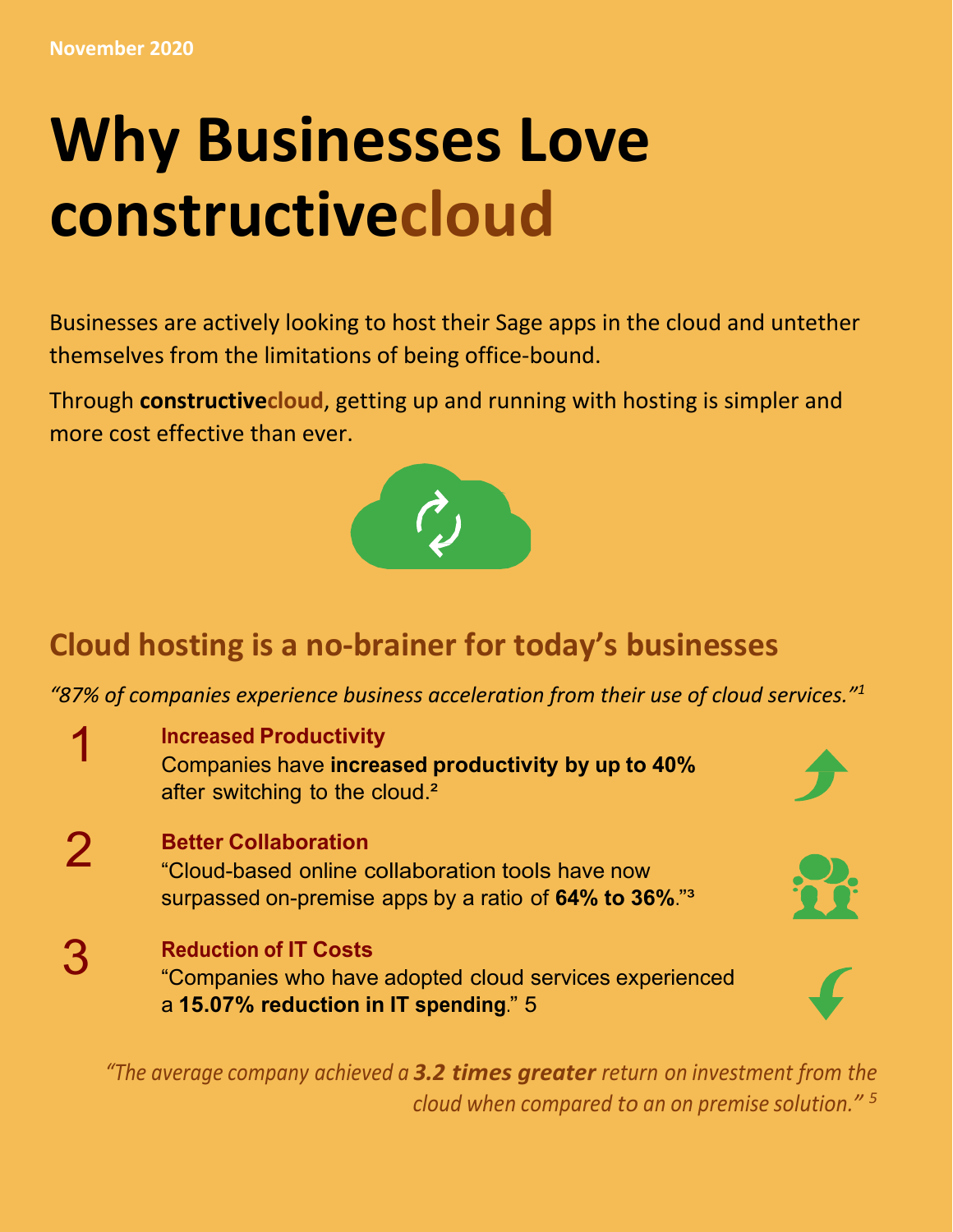## **constructivecloud**

#### **Cloud hosting takes the power of Sage 300 CRE software to the next level**

*"Businesses are using an above average number of cloud services grow26% faster than those that use no cloud tools and are more profitable by 21% on average" 2* 

Whether **in the field**, at **the office**, or from a **home workspace**,

if there's internet, business can keep running.



#### **Canadian**

With redundant Canadian Datacenters to meet all your needs you can rest assured that your data is safe from the Patriot Act and less exposed to Cyber‐attacks!

All our services are invoiced in Canadian dollars, so you don't have to worry about the ever fluctuating foreign exchange rates.

We are a premier hosting provider for Sage Construction Specific applications in Canada and can help take all your business applications to the cloud

## **constructivecloud for Sage**



A simplified **per‐user pricing model** to quickly scale up or down as needed.



**Customize your hosting solution** ‐ Sage 100 Contractor, Sage 300 CRE, Sage Estimating and Sage Add‐on solutions.



**No surprises** or unexpected fees. Fully supported solution includes **Sage Certified Support** so you know you are in qualified hands.